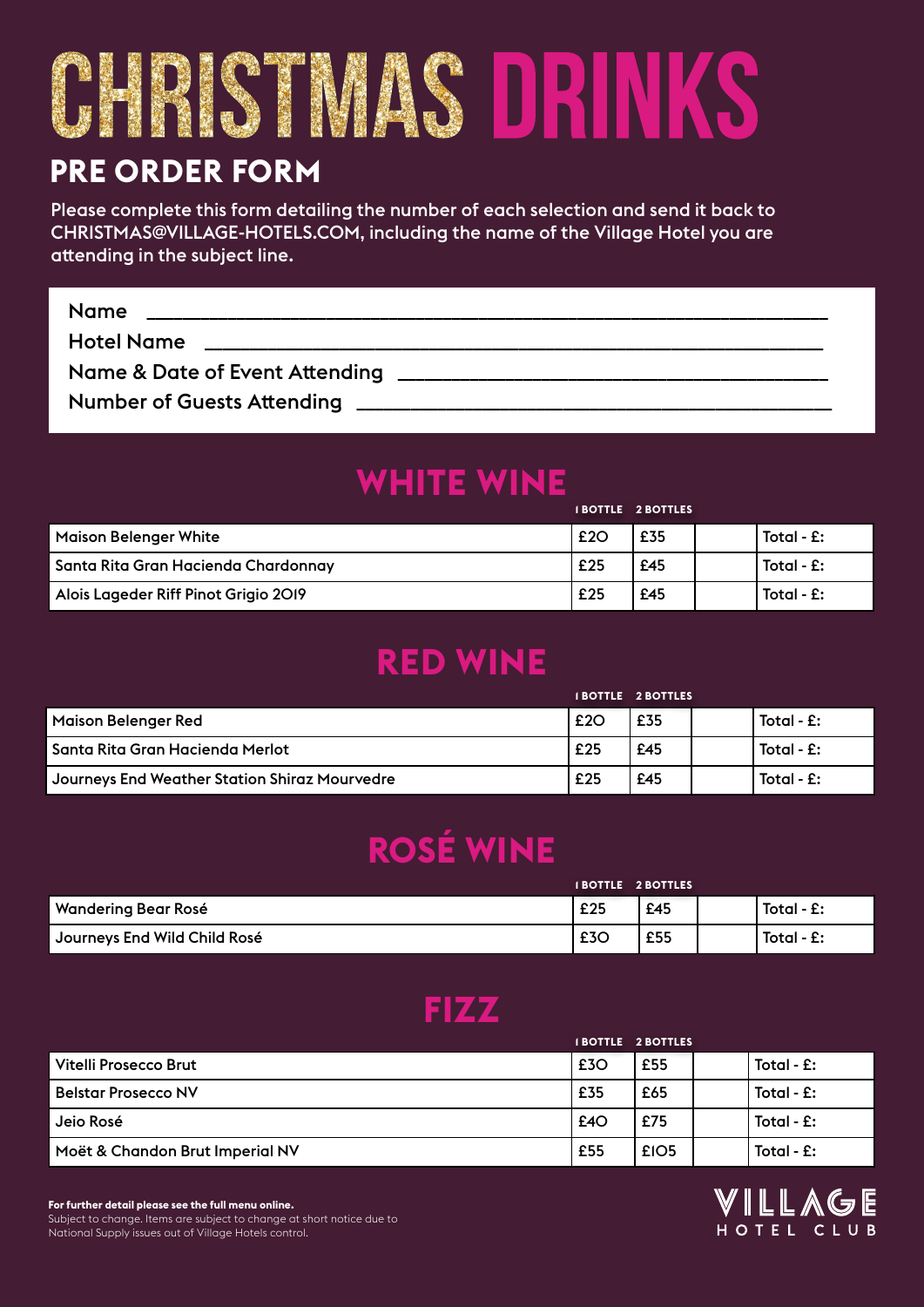#### **BOTTLES OF SPIRITS (700ml)**

| Whitley Neil Gin Raspberry+ IO bottles of Mixers (Schweppes)          | £125 | Total - $f$ : |
|-----------------------------------------------------------------------|------|---------------|
| Whitley Neil Gin Rhubarb & Ginger + IO bottles of Mixers (Schweppes)  | £125 | Total - $f$ : |
| ASKUR Gin + IO bottles of mixers (Schweppes) or 2 jugs of Post Mix    | £125 | Total - $f$ : |
| HELIX7 Vodka + IO bottles of mixers (Schweppes) or 2 jugs of Post Mix | £125 | Total - $f$ : |
| Bacardi + IO bottles of mixers (Schweppes) or 2 jugs of Post Mix      | £125 | Total - $f$ : |

# **JUGS OF COCKTAILS**

| Mojito<br>Rum, soda water, fresh lime juice, mint leaves and sugar       | £2O | Total - $f$ : |
|--------------------------------------------------------------------------|-----|---------------|
| <b>Aperol Spritz</b><br>Aperol, Prosecco, soda water and slice of orange | £2O | Total - $f$ : |
| Piňa Colada<br>White rum, pineapple juice and coconut cream              | £2O | Total - $f$ : |
| Ginito<br>Askur Yagdrasil gin, mint, soda and lime                       | £2O | Total - $f$ : |

\*1 Litre Serves 4 cocktails

#### **COCKTAIL TREES**

| <b>Passionfruit Martini</b>                              | £35 | Total - $f$ : |
|----------------------------------------------------------|-----|---------------|
| Cosmopolitan                                             | £35 | Total - $f$ : |
| <b>Espresso Martini</b>                                  | £35 | Total - $f$ : |
| Mix of Cocktails (2 x Passionfruit, 2 Cosmo, 2 Espresso) | £35 | Total - $f$ : |

# **GIN TREES**

| Askur Yggdrasil (London Dry Gin)                | £3O | Total - $f$ : |
|-------------------------------------------------|-----|---------------|
| <b>Whitley Neil Raspberry</b>                   | £3O | Total - $f$ : |
| <b>Whitley Neil Blood Orange</b>                | £3O | Total - $f$ : |
| <b>Whitley Neil Parma Violet</b>                | £3O | Total - $f$ : |
| <b>Whitley Neil Rhubarb and Ginger</b>          | £3O | Total - $f$ : |
| Whitley Neil Mixed Gin Tree (I of each flavour) | £3O | Total - $f$ : |

\*1 Gin Tree includes 6 flavoured Gins with Lemonade or Tonic Water

#### **SHOTS**

**10 SHOTS 20 SHOTS 40 SHOTS 80 SHOTS**

| Sambuca              |  |  | Total - $E$ : |
|----------------------|--|--|---------------|
| Tequila              |  |  | Total - $E$ : |
| Jäger                |  |  | Total - $E$ : |
| <b>Baby Guinness</b> |  |  | Total - $E$ : |
| Jammy Dodger         |  |  | Total - $E$ : |



**For further detail please see the full menu online.**

Subject to change. Items are subject to change at short notice due to National Supply issues out of Village Hotels control.